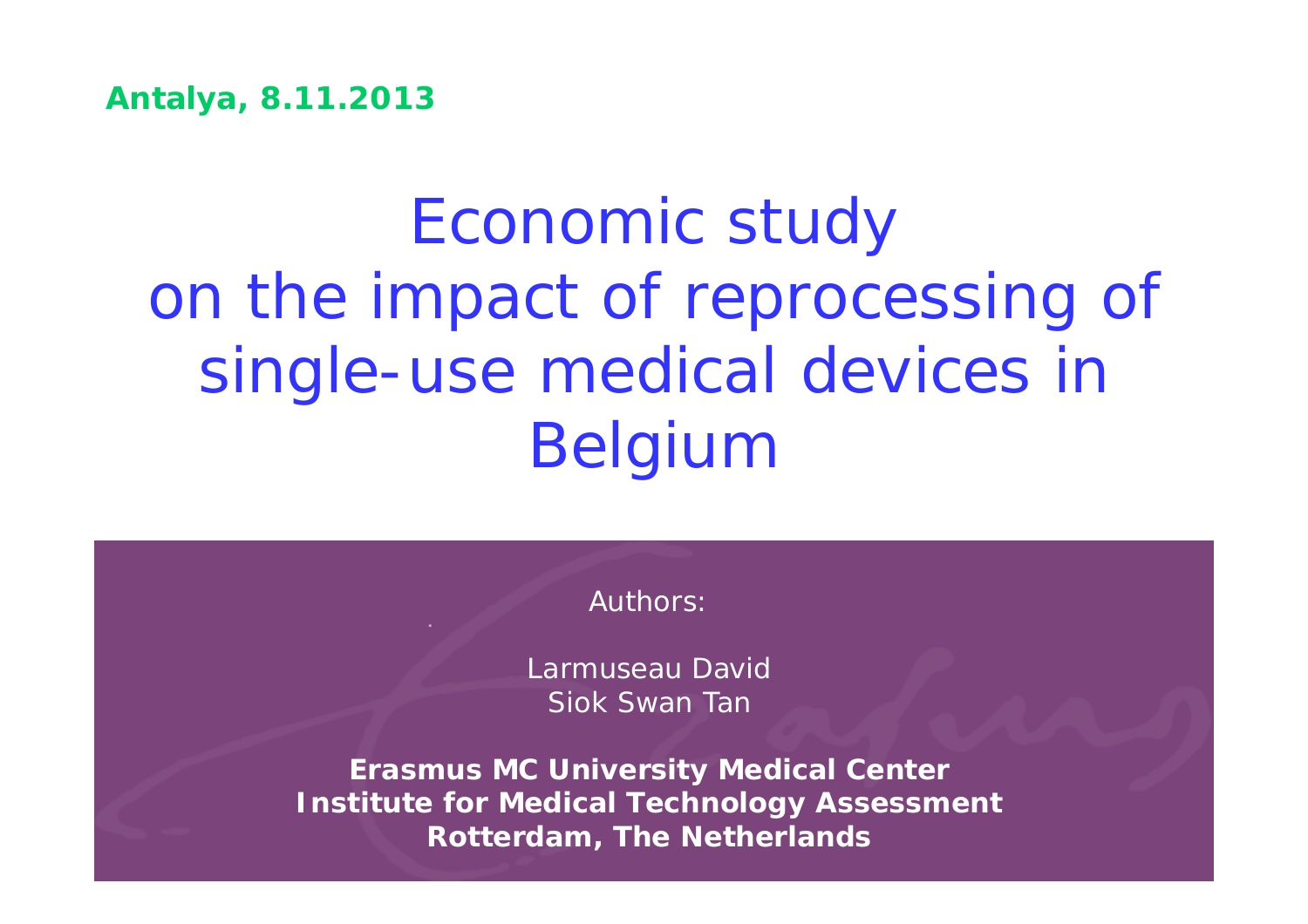I. Economic considerations on the reprocessing of single use medical devices

- to reduce their expenses

- various other costs and considerations need to be taken into account

II. Methodology for costs calculation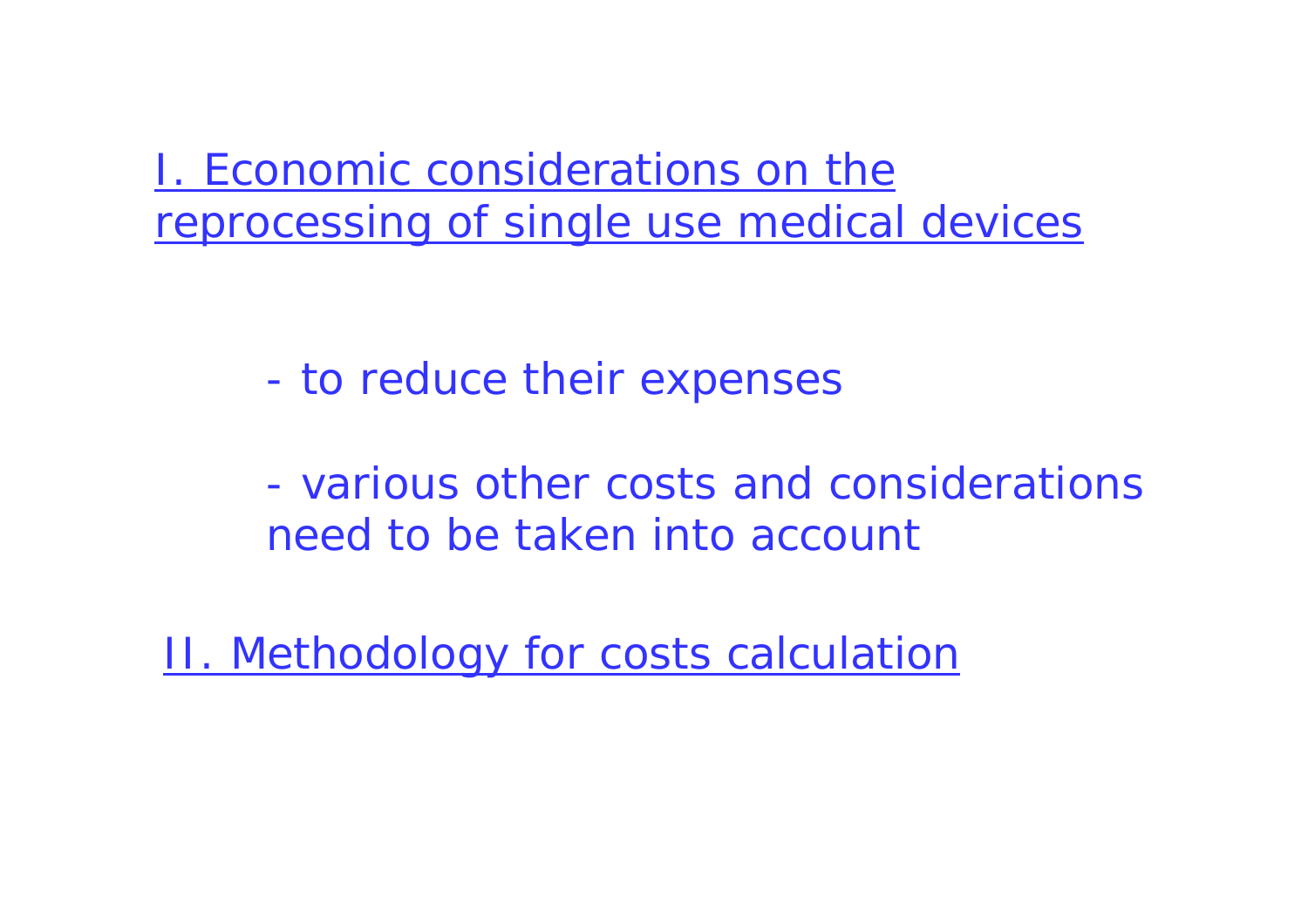III. Cost calculation model for the reprocessing of single-use medical devices **Activity Based Costing**



- 1. Defining the cost objects
	- 2. Identifying activities

3. Determining activities per cost object, identifying activity dirver (cost driver)

4. Registering activities

5. Allocating costs to activities

**6. Determining cost per cost object (product)**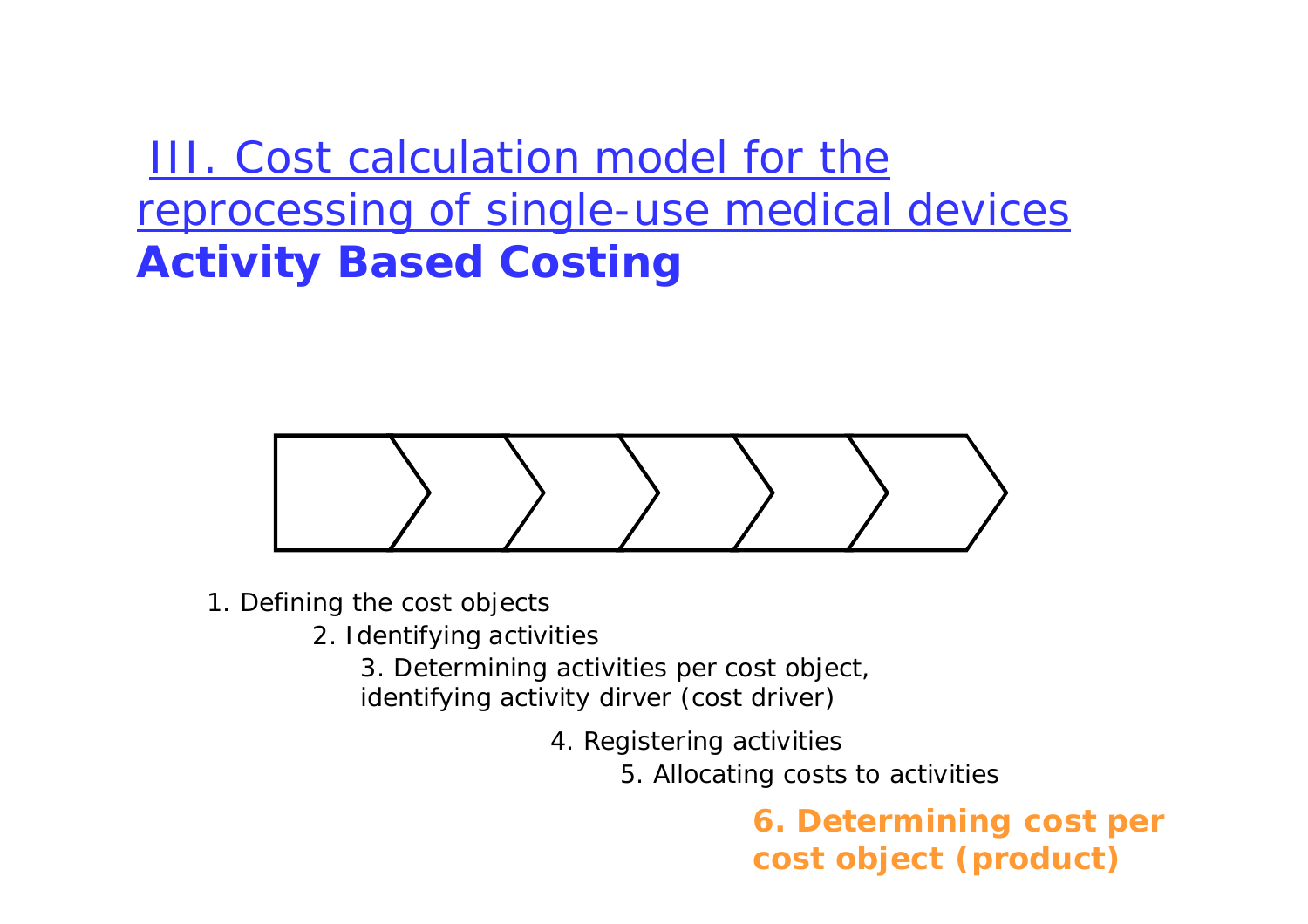1. Identifying cost object 5 productgroups of single-use medical devices

- A. Cardiac ablation catheters
- B. Angiography catheters
- C. Cholangiography catheters
- D. Pacemaker electrodes
- E. Electrode catheters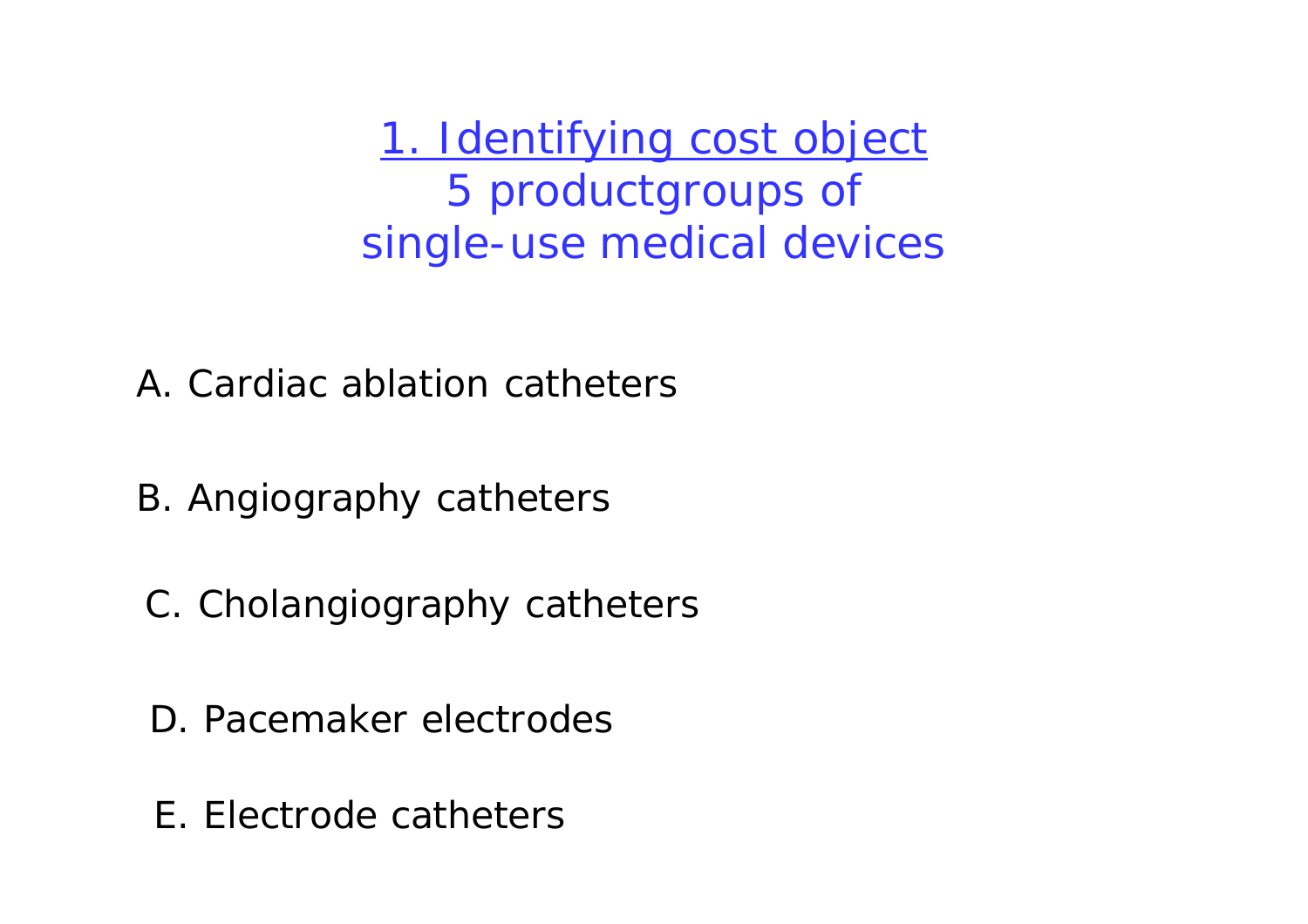| <b>PRODUKTEN</b>                                                                                                                                                                            |                                                                                                                                                       |
|---------------------------------------------------------------------------------------------------------------------------------------------------------------------------------------------|-------------------------------------------------------------------------------------------------------------------------------------------------------|
| PnI<br>Ablatiecatheters<br>Pnr2<br>Angiografie-catheter<br>Pnr3<br>Electrodes de pacemaker<br>Pnr4<br>Cholangiografie catheter<br>Pnr 5<br>Electrodes<br>Pnr $6$<br>Pnr 7<br>Pnr 8<br>Pnr 9 | <b>Pnr 16</b><br><b>Pnr 17</b><br><b>Pnr 18</b><br><b>Pnr 19</b><br><b>Pnr 20</b><br><b>Pnr 21</b><br><b>Pnr 22</b><br><b>Pnr 23</b><br><b>Pnr 24</b> |
| Pnr 10<br><b>Pnr 11</b><br><b>Pnr 12</b><br>Pnr $13$<br><b>Pnr 14</b><br>Pnr $15$                                                                                                           | <b>Pnr 25</b><br><b>Pnr 26</b><br><b>Pnr 27</b><br><b>Pnr 28</b><br><b>Pnr 29</b><br><b>Pnr 30</b>                                                    |

 $\vert \langle$ 

#### Software developed by David Larmuseau Integrated Activity Based Costing Package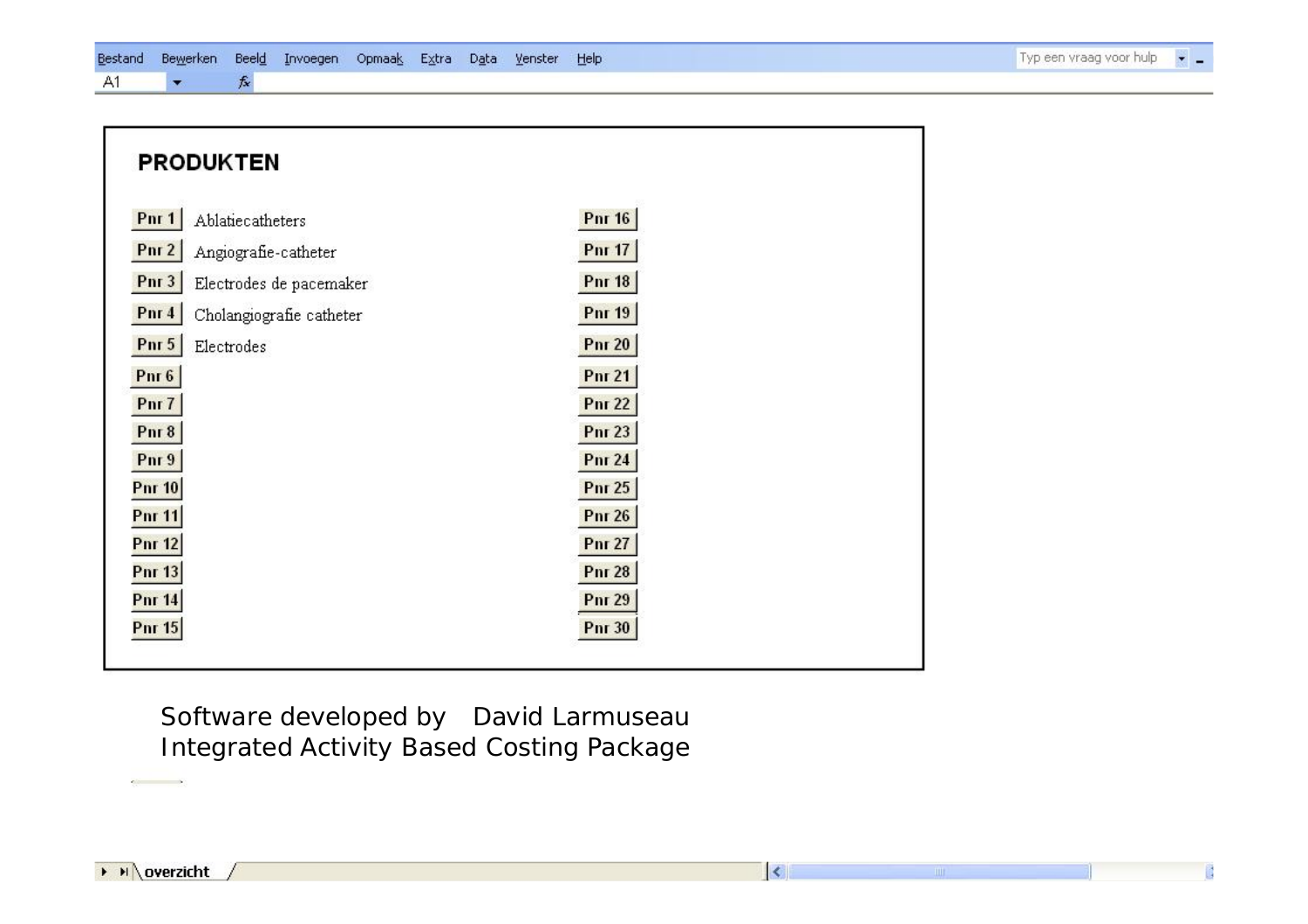## 2. Identifying activities

- 1. Collection, protection, packaging and storage of the devices to be treated
- 2. Transfer to the reprocessor
- 3. Reception by the reprocessor
- 4. Cleaning, disinfecting
- 5. Sterilisation process
- 6. Post-sterilisation product validation
- 7. Releasing the devices
- 8. Transfer to end-user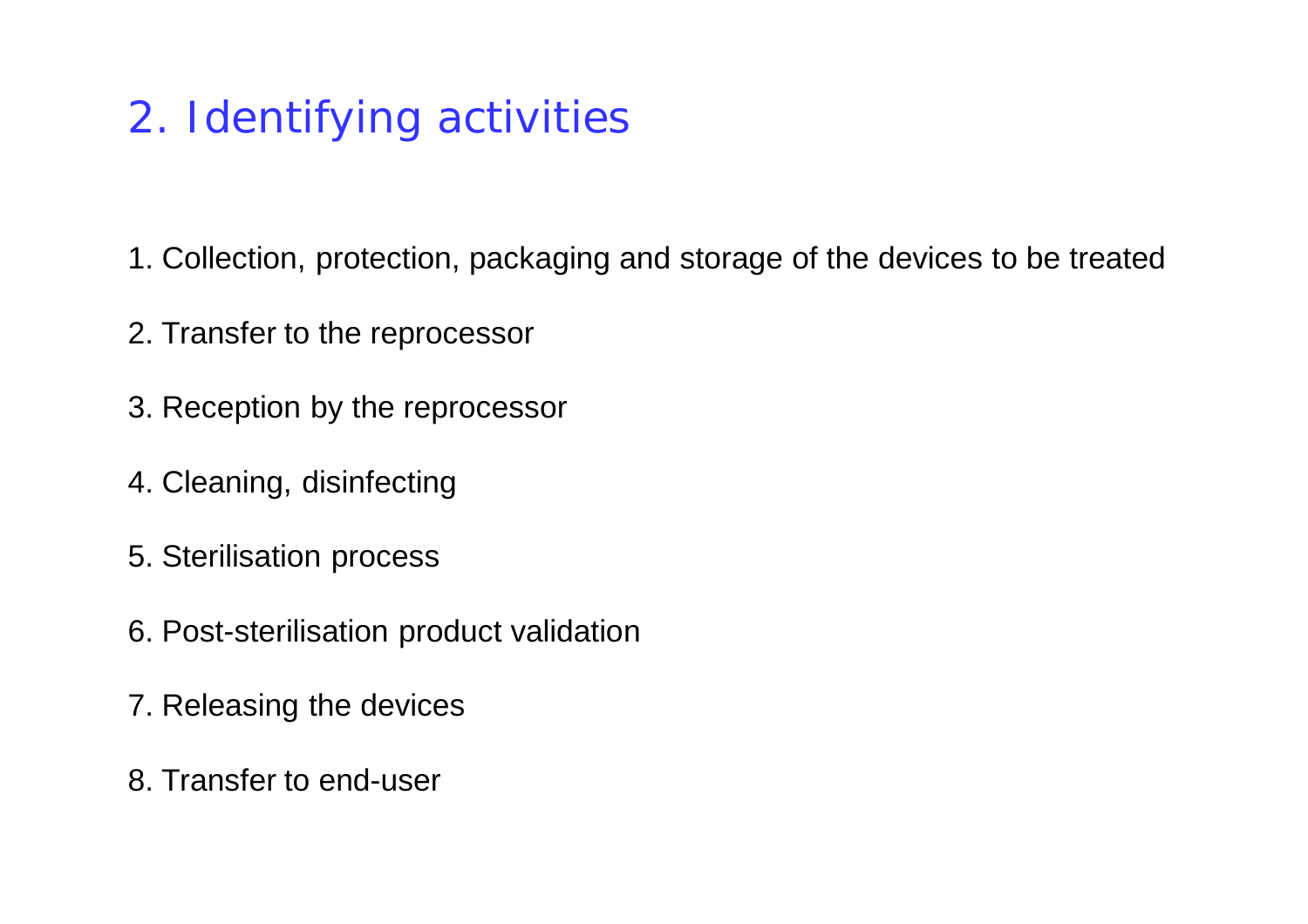# 3. Determining activities per cost object

|           | <b>ABLATION CATHETER</b>                                                                                                                   |  |  |
|-----------|--------------------------------------------------------------------------------------------------------------------------------------------|--|--|
|           |                                                                                                                                            |  |  |
| $YES = 1$ | 1. Collection, protection, wrapping, storage, preservation of the material to be treated                                                   |  |  |
|           | SOP, documentation, how to conduct the following:                                                                                          |  |  |
|           | People selection and training                                                                                                              |  |  |
|           | Definition and selection of wrapping material or containers (investment) and methodology                                                   |  |  |
|           | Record keeping products traceability                                                                                                       |  |  |
|           | Material segregation                                                                                                                       |  |  |
|           | Constitution and maintenance of homogeneous lots (sorting)                                                                                 |  |  |
|           | Protection of personnel and environment                                                                                                    |  |  |
|           | 2. Shipments/transfer to the reprocessor                                                                                                   |  |  |
|           | SOP to be developed maintained and implemented describing the shipping conditions as appropriate as well as the relevant controls required |  |  |
|           | People selection and for such operation                                                                                                    |  |  |
|           | Record keeping products traceability                                                                                                       |  |  |
|           | Maintenance of homogeneity                                                                                                                 |  |  |
|           | Protection of personnel and environment                                                                                                    |  |  |
|           | 3. Reception by the reprocessor                                                                                                            |  |  |
|           | SOP defining reception conditions, verifications, physical control to performed                                                            |  |  |
|           | Record keeping products traceability                                                                                                       |  |  |
|           | Inspection                                                                                                                                 |  |  |
| о         | Release for further processing                                                                                                             |  |  |
|           | 4. Cleaning disinfections                                                                                                                  |  |  |
| О         | SOP, documentation for the following                                                                                                       |  |  |
|           | Qualitative and quantitative biological evaluation, physical inspection (product validation)                                               |  |  |
|           | Control of lot homogenity                                                                                                                  |  |  |
|           | Operator selection                                                                                                                         |  |  |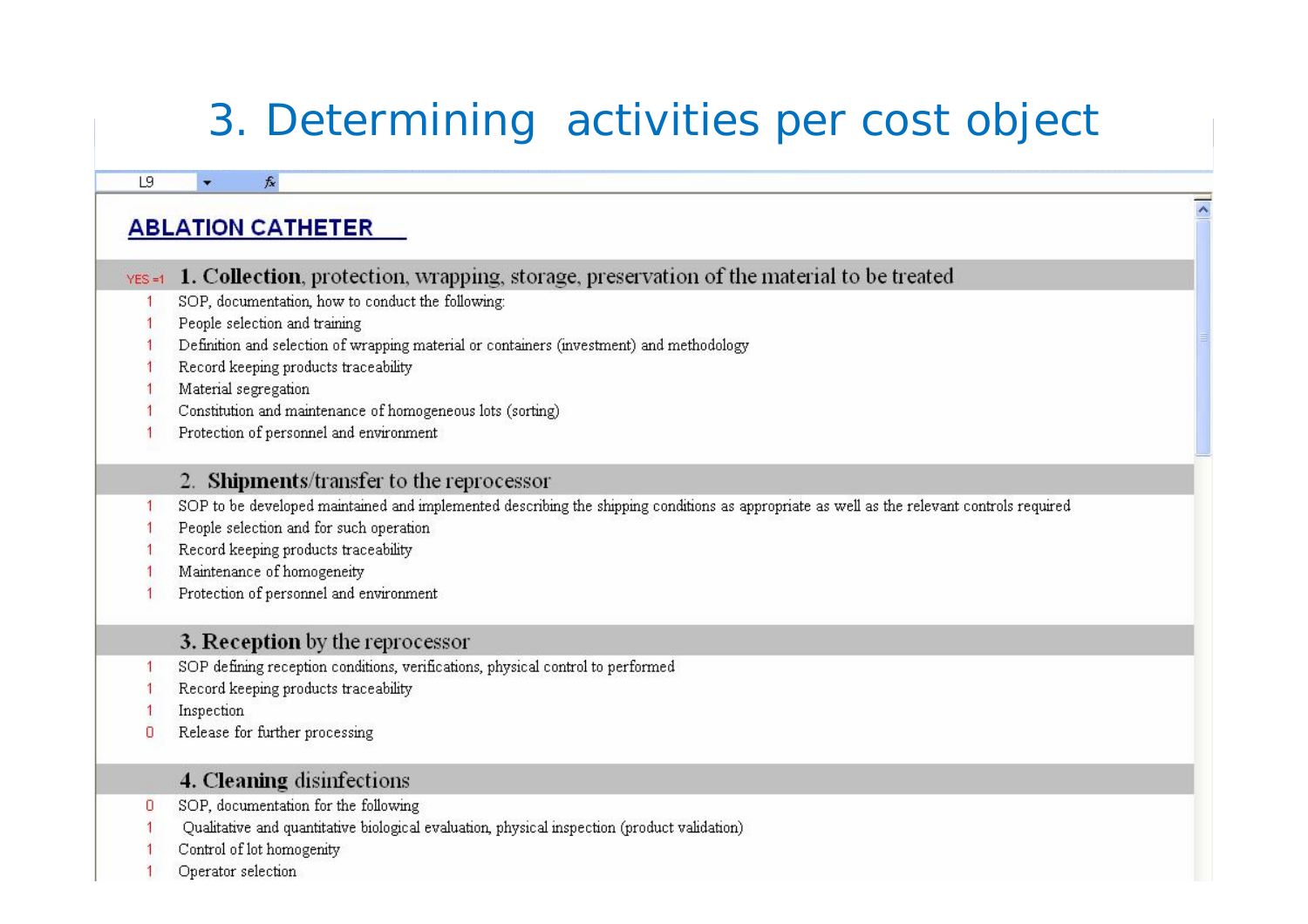| :国1<br>Bestand | <b>Bewerken</b><br>Beeld<br>Invoegen Opmaak<br>Extra<br>Data<br>Venster<br>Help                                                      | Typ een vraag voor hulp | a x             |
|----------------|--------------------------------------------------------------------------------------------------------------------------------------|-------------------------|-----------------|
| L9             | £                                                                                                                                    |                         |                 |
| 1              | Post cleaning biological, qualitative and quantitative, and physical evaluation of material (post cleaning product validation)       |                         |                 |
| O              | Bio-burden determination                                                                                                             |                         |                 |
|                | Storage before sterilisation. (SOP, conditions, time limitation between cleaning and sterilisation                                   |                         |                 |
| 0              | Material segregation                                                                                                                 |                         |                 |
|                | Reassembly of products where applicable                                                                                              |                         |                 |
|                | Wrapping before sterilization (material validation)                                                                                  |                         |                 |
|                | Quarantine, Storage before sterilisation. (SOP, conditions, time limitation between cleaning and sterilisation) to validate          |                         |                 |
|                | 5. Sterilisation process                                                                                                             |                         |                 |
| 0              | SOP, documentation for the following                                                                                                 |                         |                 |
|                | Selection of the sterilization technique: Steam, ETO, radiation others                                                               |                         |                 |
|                | Appropriate process validation                                                                                                       |                         |                 |
|                | Control of lot homogeneity                                                                                                           |                         |                 |
|                | Operator selection                                                                                                                   |                         |                 |
| 0              | Training for such operation                                                                                                          |                         |                 |
|                | Product traceability before, during and after                                                                                        |                         |                 |
|                | Process material, identification, control and storage                                                                                |                         |                 |
|                | Equipment investments and validation (partial parametric release where appropriate)                                                  |                         |                 |
|                | Process validation, procedures development, maintenance and correct implementation                                                   |                         |                 |
|                | Segregation of products before and after the sterilization process                                                                   |                         |                 |
|                | Reassembly of products where applicable                                                                                              |                         |                 |
|                | 6. Post sterilization products validation                                                                                            |                         |                 |
| 0              | SOP, documentation how to conduct the following                                                                                      |                         |                 |
|                | Physical inspection                                                                                                                  |                         |                 |
|                | Post sterilization biological, qualitative and quantitative, and physical and functional evaluation of material (product validation) |                         |                 |
|                | Sterility testing                                                                                                                    |                         |                 |
|                | Testing for residues or by-products                                                                                                  |                         |                 |
|                | Parametric release and/or product testing                                                                                            |                         |                 |
|                | People                                                                                                                               |                         |                 |
| 0              | Training for such operation                                                                                                          |                         |                 |
|                | Quarantine, storage after sterilisation. (SOP, conditions, time limitation between sterilization and product release.                |                         |                 |
|                | overzicht<br>$\vert \langle$<br>Ш                                                                                                    |                         | $\vert \rangle$ |
| Gereed         |                                                                                                                                      | <b>NUM</b>              |                 |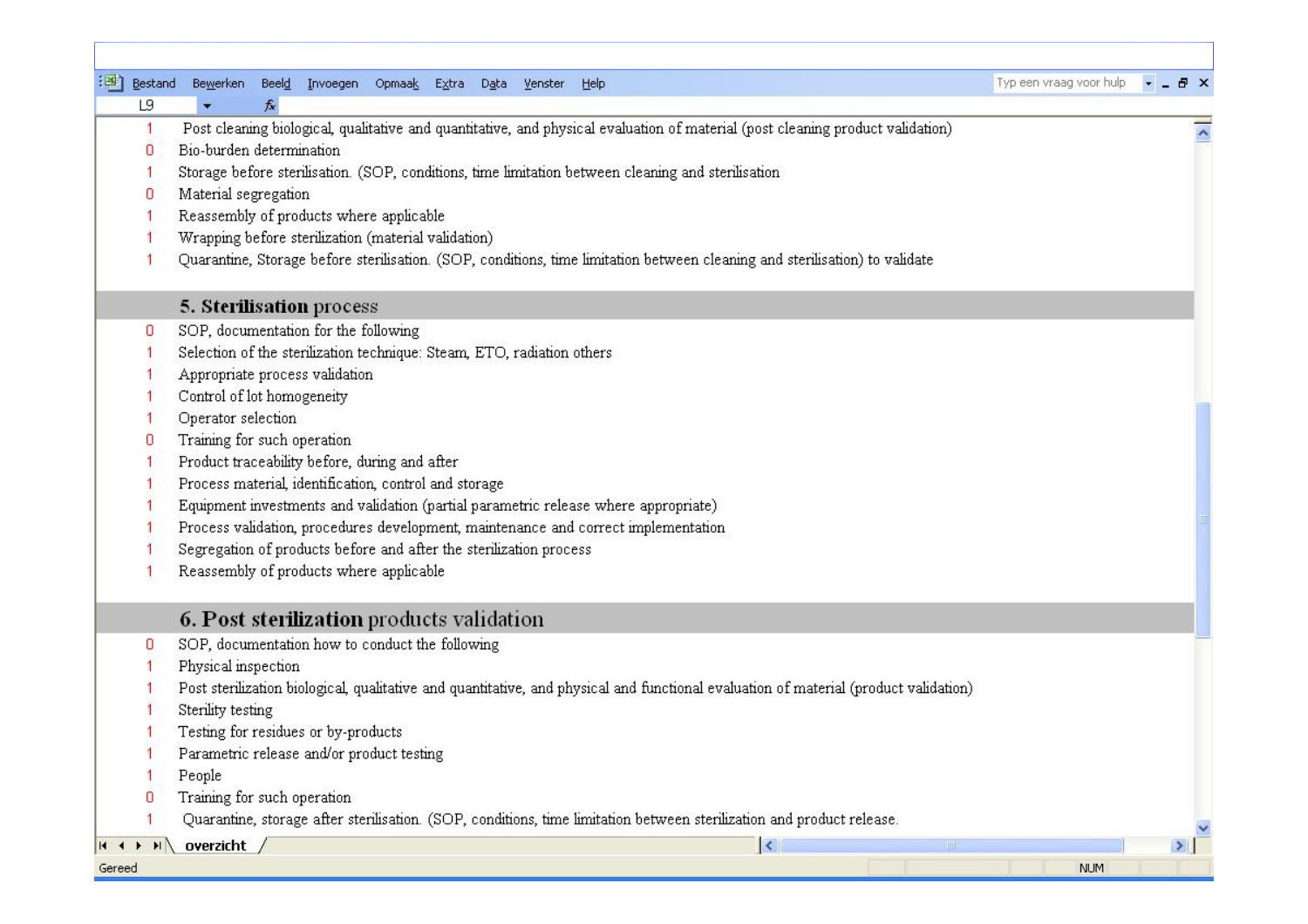#### Bestand Bewerken Beeld Invoegen Opmaak Extra Data Venster Help

People  $\overline{1}$ 

19

Training for such operation n

 $f_{\mathbf{x}}$ 

Quarantine, storage after sterilisation. (SOP, conditions, time limitation between sterilization and product release.  $\overline{1}$ 

#### 7. Release of material

- SOP documentation how to conduct the following Ω
- List of technical conditions to satisfy before releasing of the products
- Verification of conformity to release parameters

#### 8. Shipments/transfer to the end user

- SOP, documentation how to conduct the following n
- Shipping condition to be described and implement as well as the relevant controls required before and following the shipment
- Selection of operator
- People training for such operation
- Record keeping products traceability
- Maintenance of homogeneity
- Reception by the end user (what to verify
	- 1. Release certificate
	- Physical integrity 2.
	- Respect of specific shipping condition (Temperature, humidity...) 3.
	- Others  $\overline{4}$

#### 4. Registration activities

 $\vert \langle$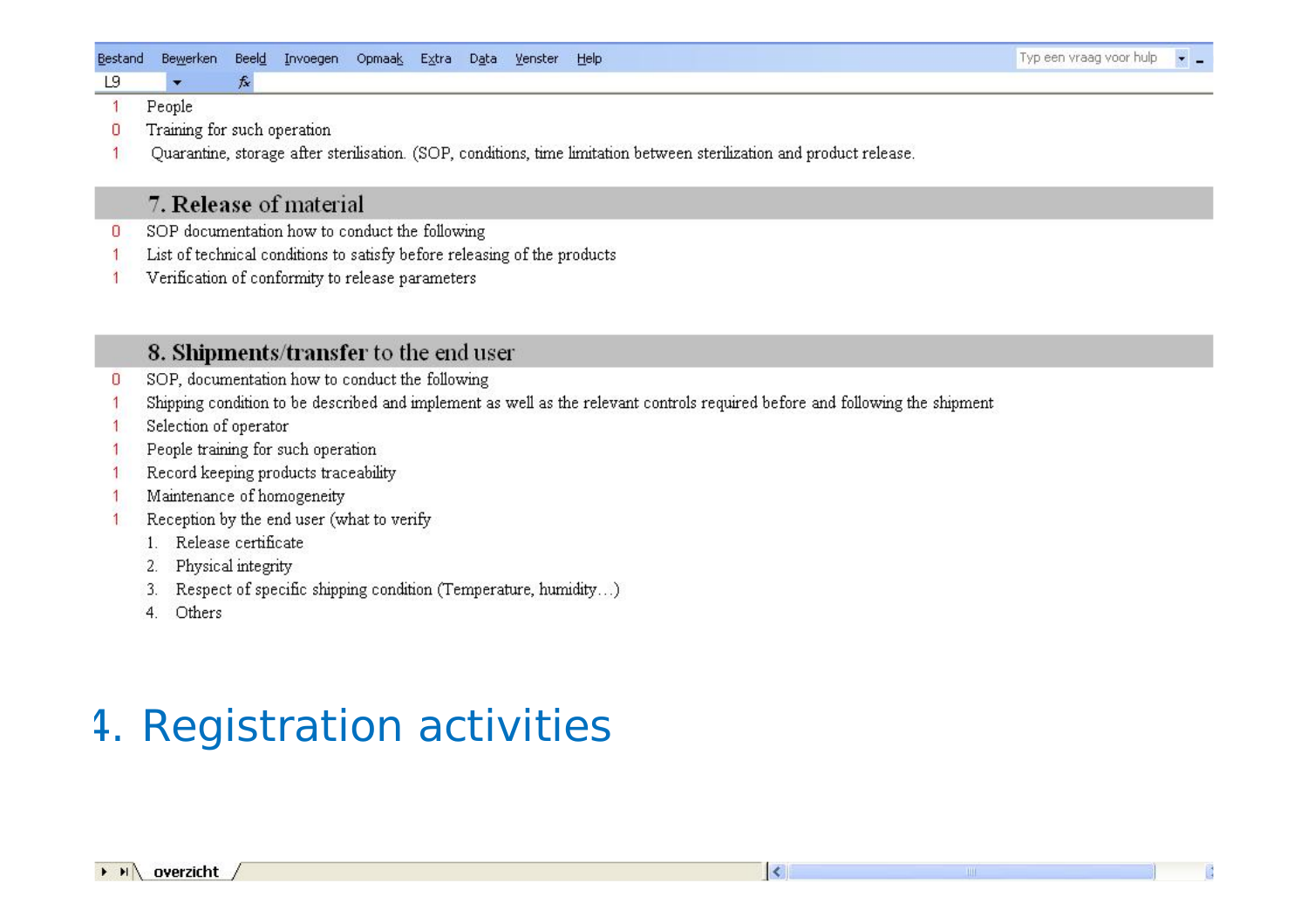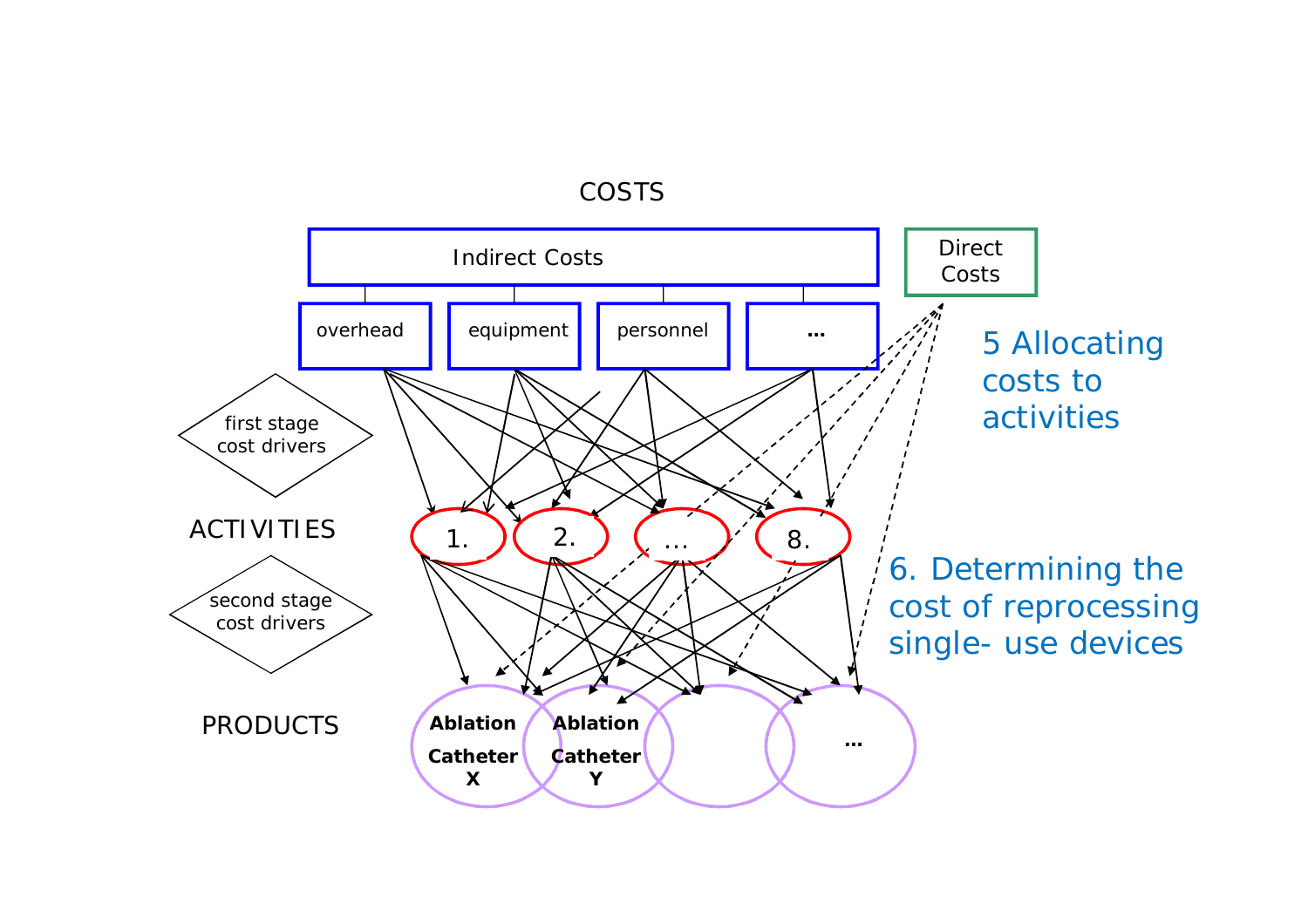IV. Results of the study

# Risk analysis

1/5.000 patients die due to the reprocessing of single-use medical devices

> Dr. C. Suetens European CDC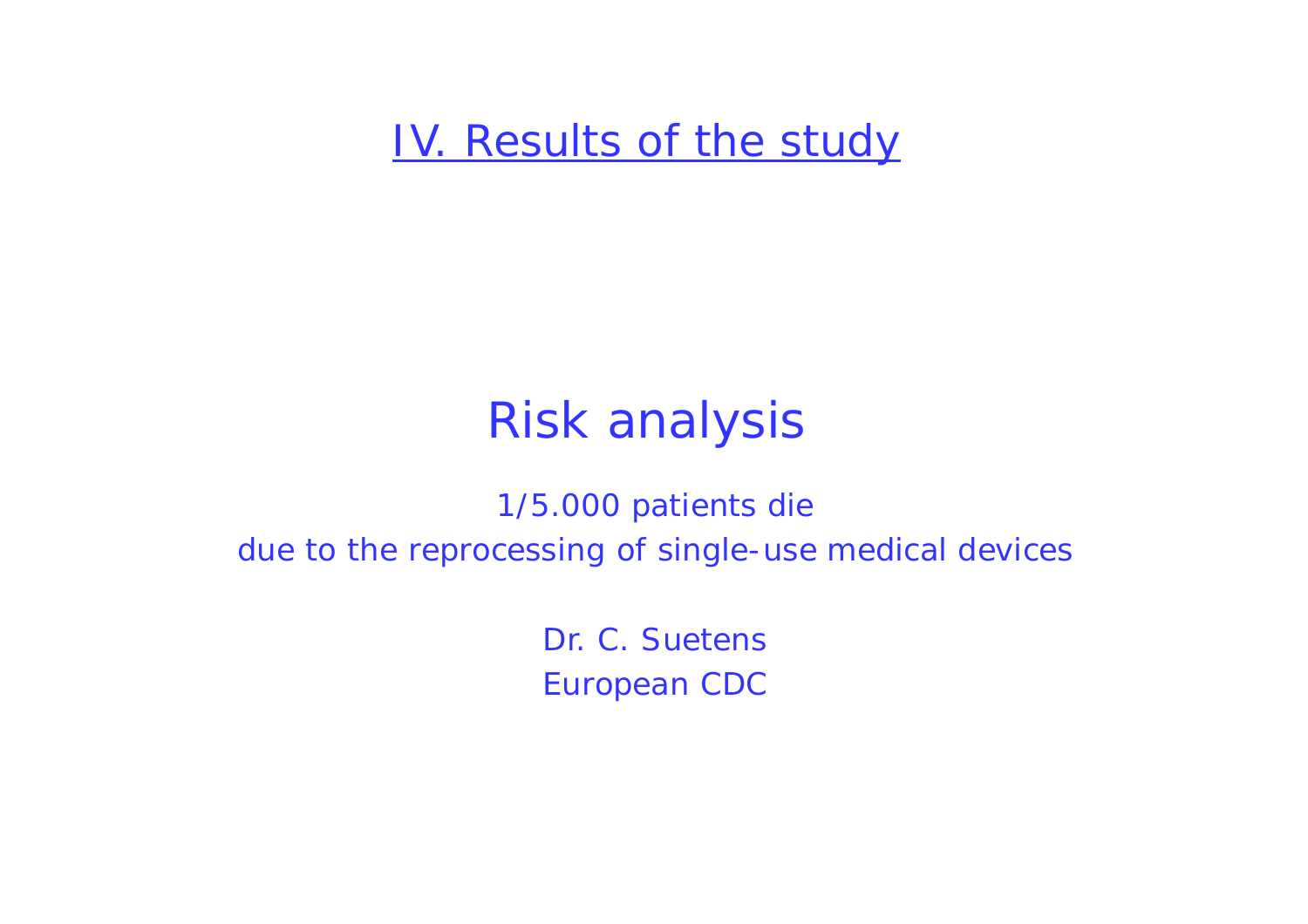#### A.1Cost price of reprocessing compared to buying new ablation catheters (in %)

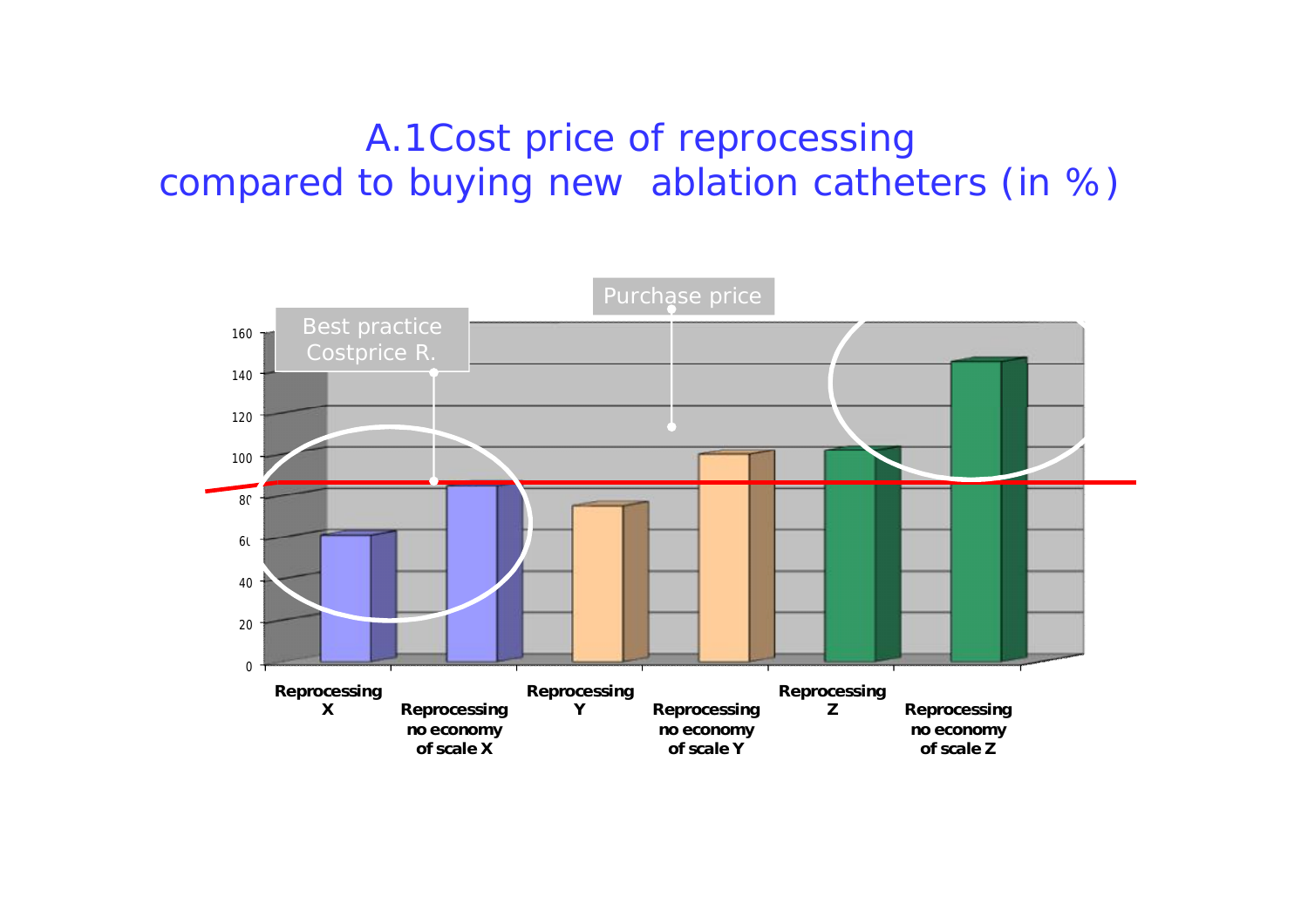#### A.2 Cost of reprocessing including risk compared to purchase of ablation catheter (in %)

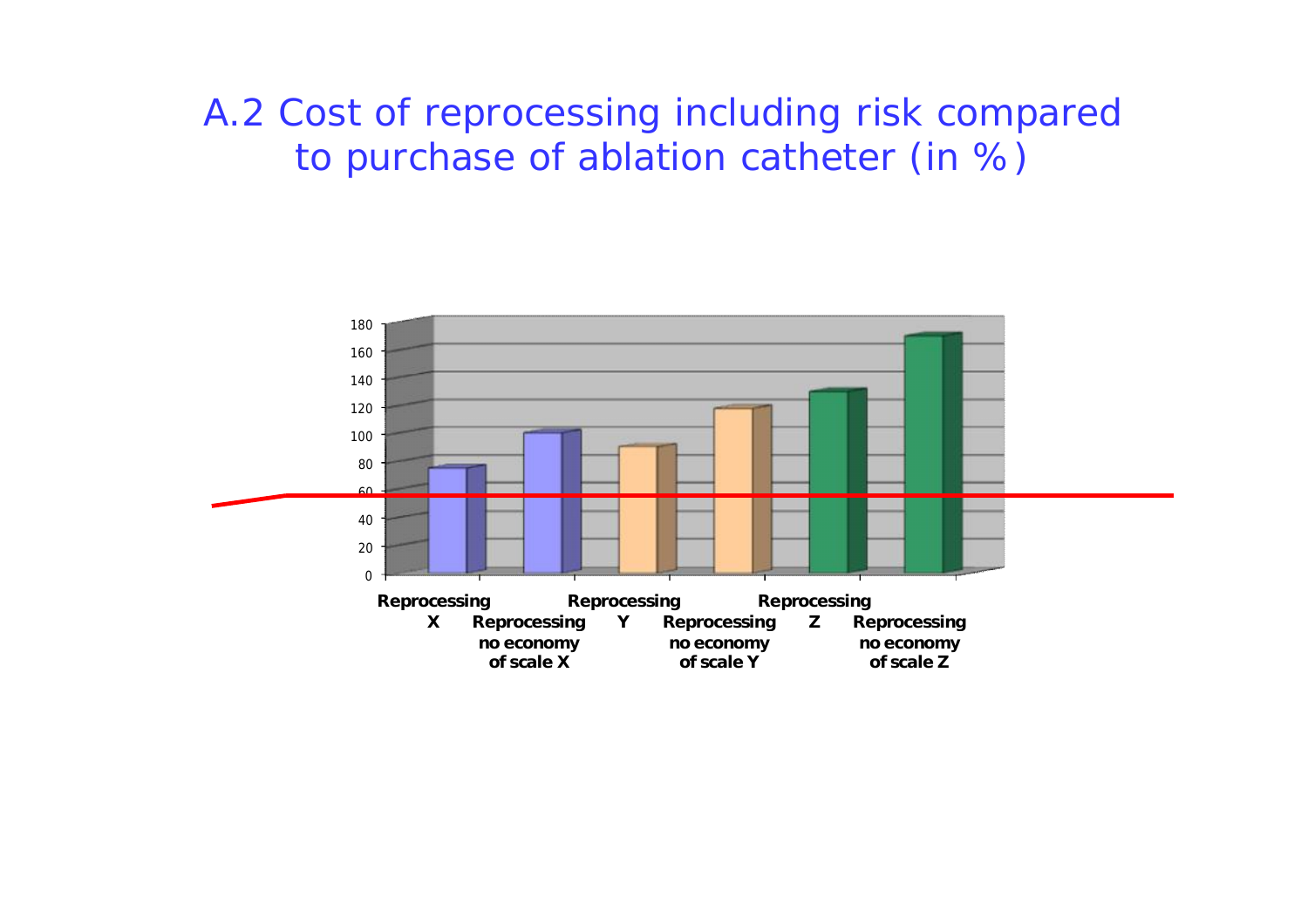#### B.1 Cost price of reprocessing compared with the purchase of angiography catheters (in %)

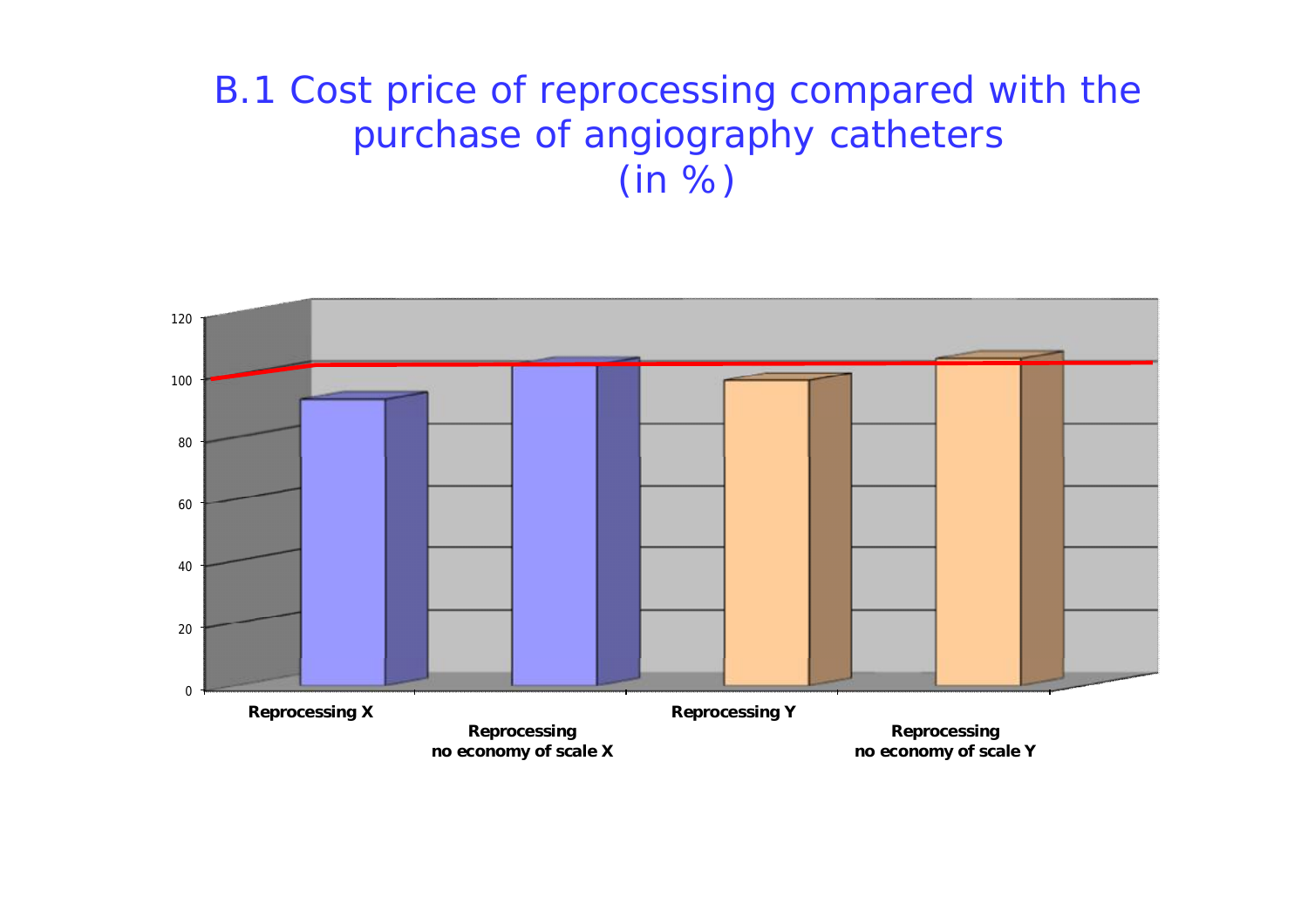#### B.2 Cost of reprocessing incl. risk compared with the purchase of angiography catheters (in %)

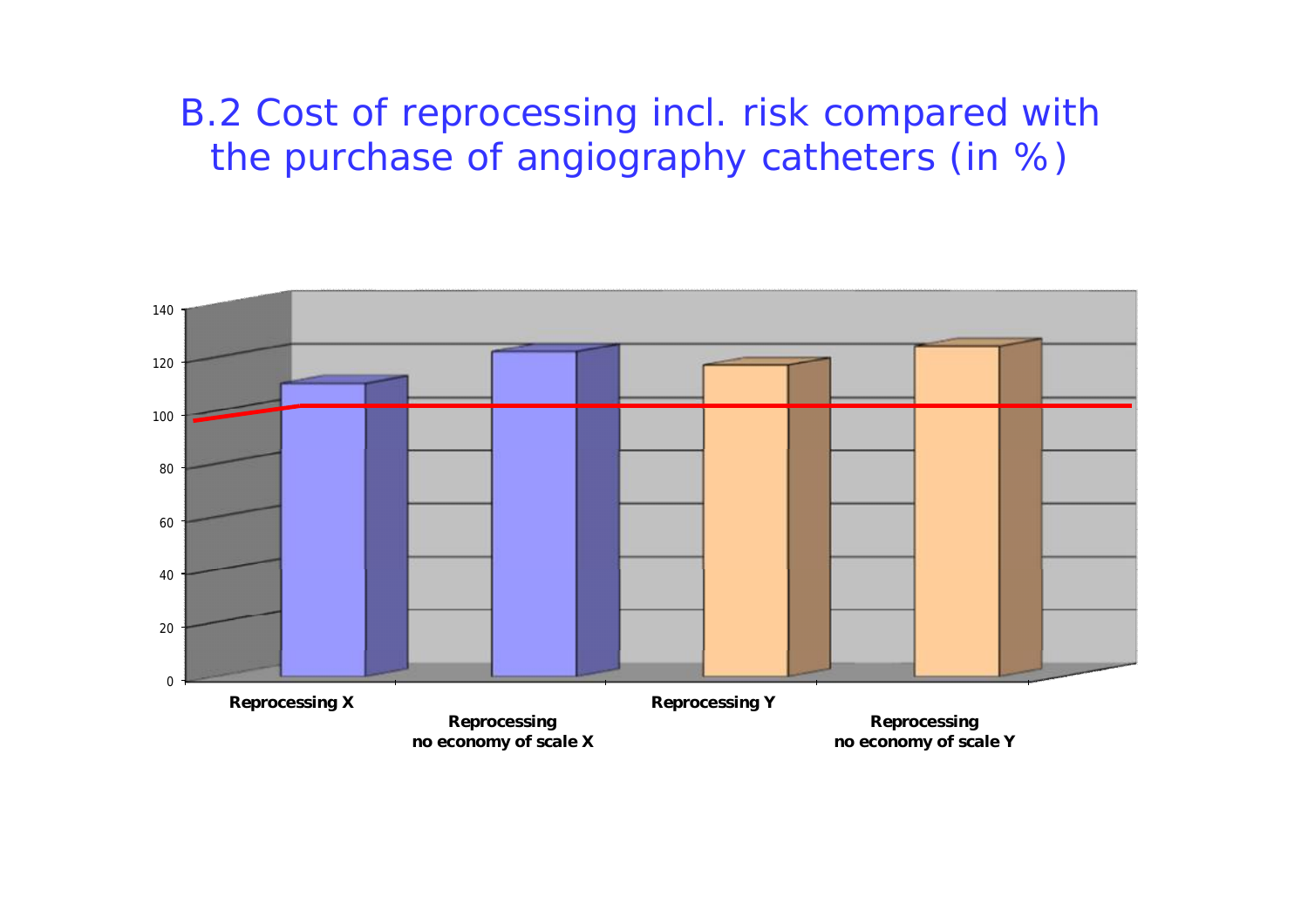#### C.1 Cost price of reprocessing compared to purchase of cholangiography catheters (in %)

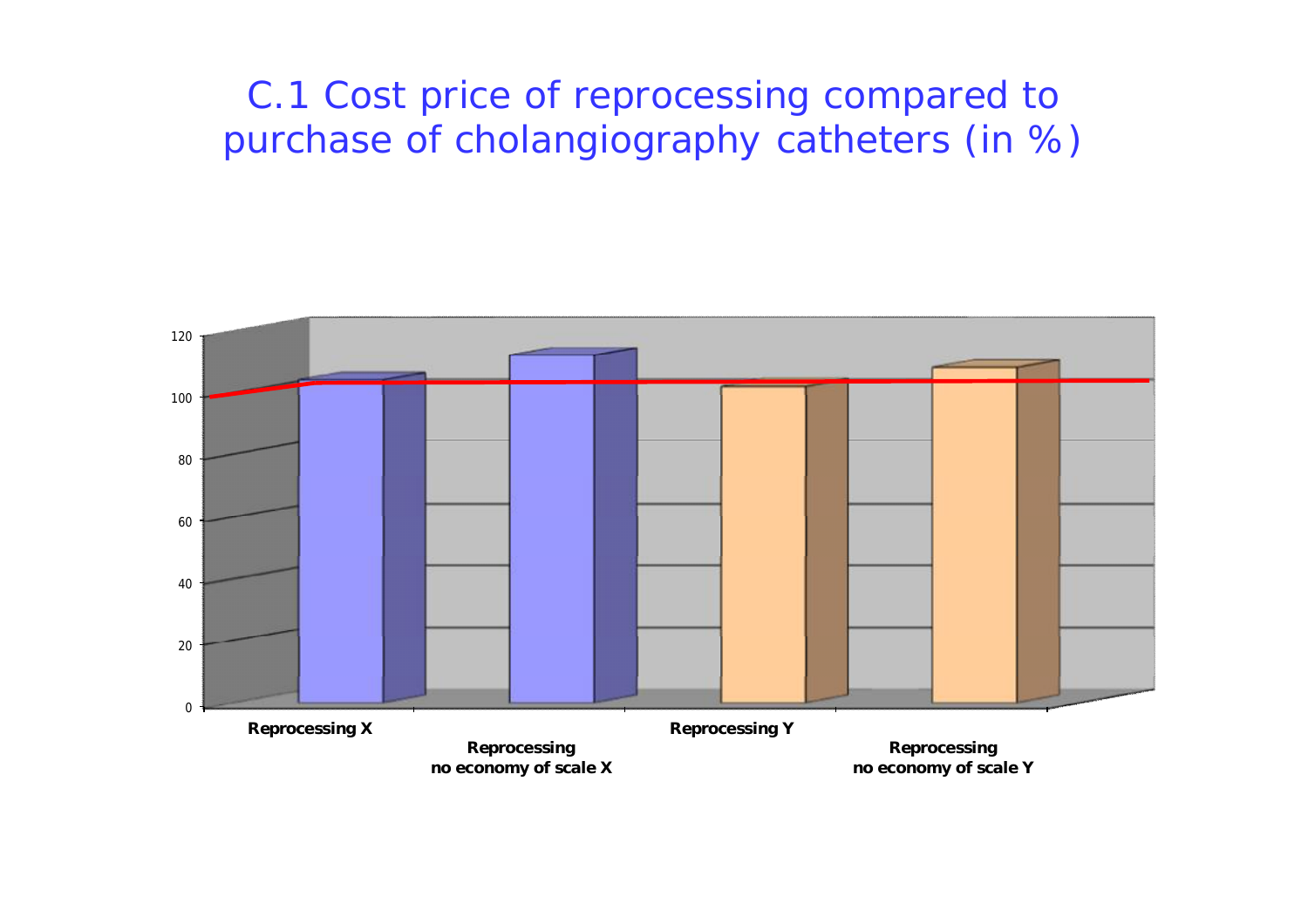#### C.2 Cost of reprocessing incl. risk compared with purchase of cholangiography catheter (in %)

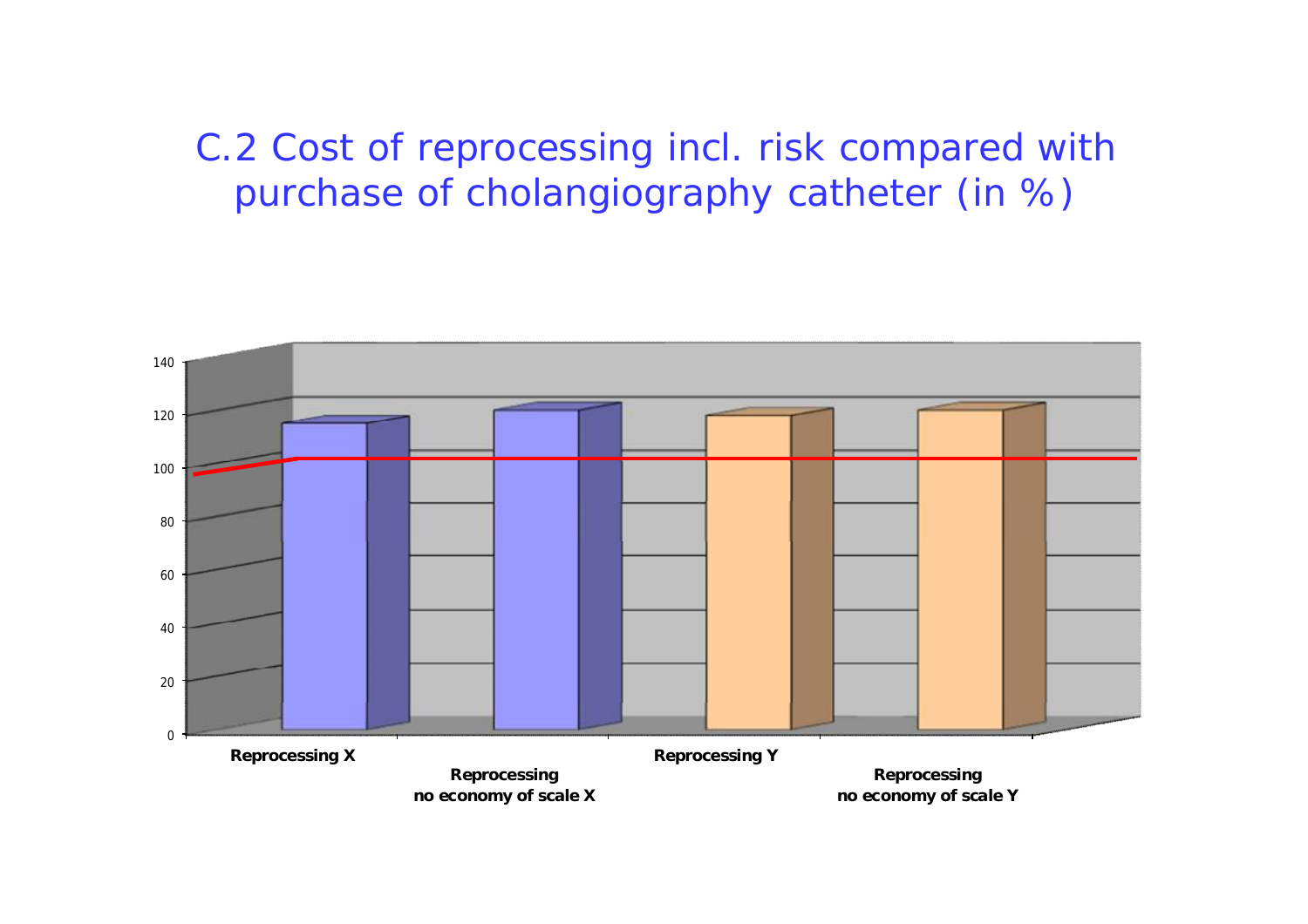D.1 Cost of reprocessing compared with purchase of pacemaker electrodes (in %)

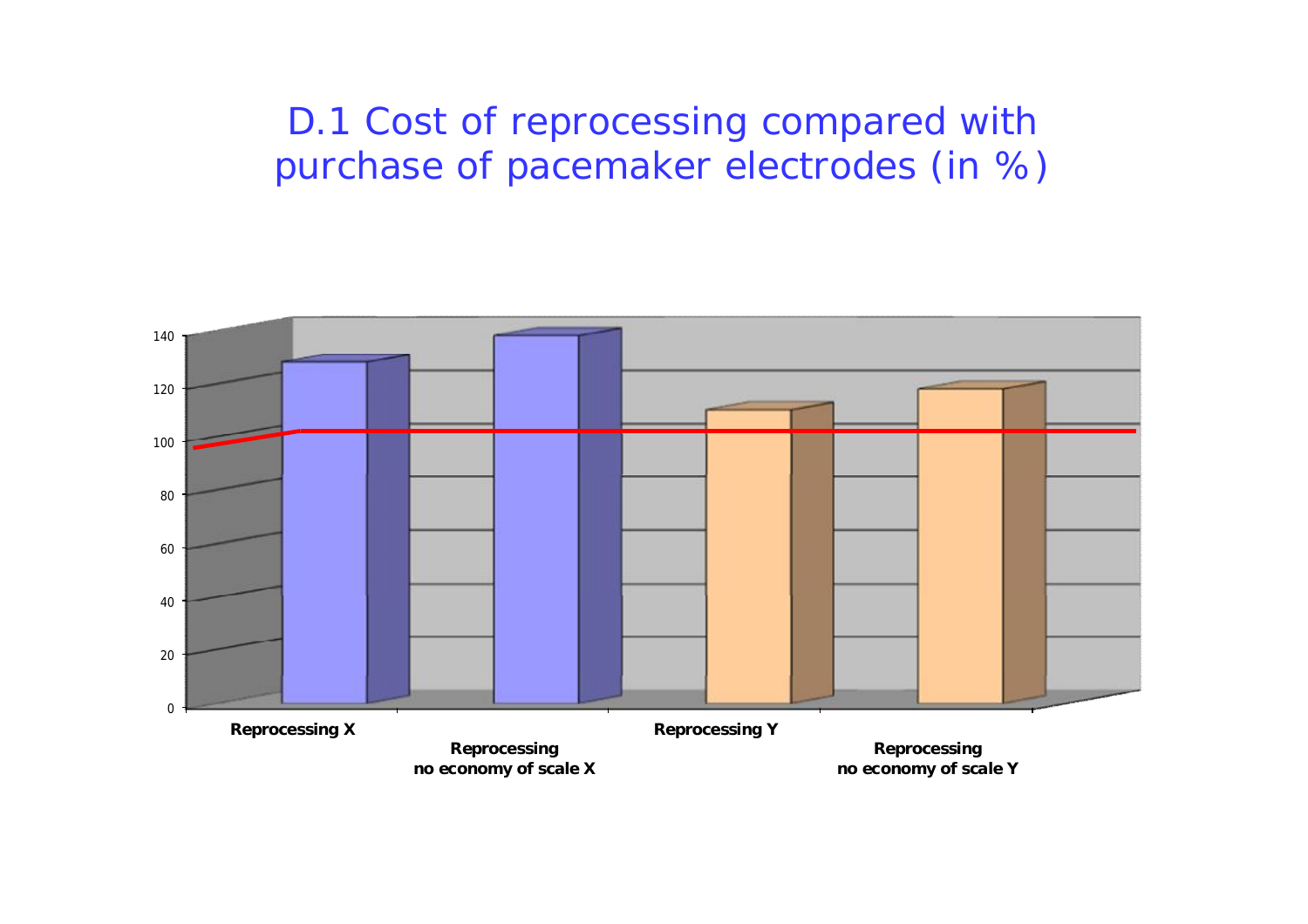#### D.2 Cost of reprocessing incl. risk compared with purchase of pacemaker electrodes (in %)

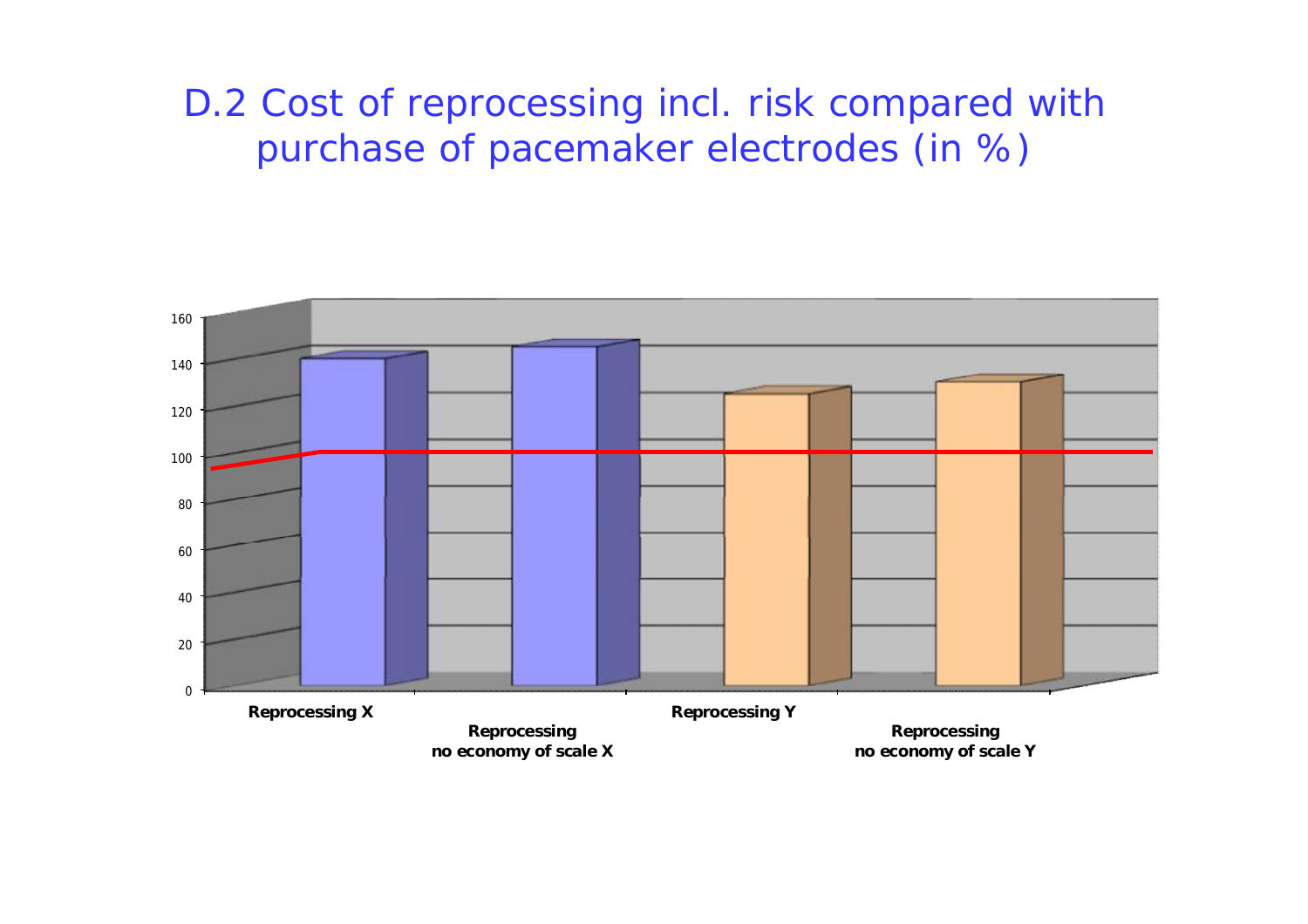#### E.1 Cost of reprocessing compared with purchase of electrodes (in %)

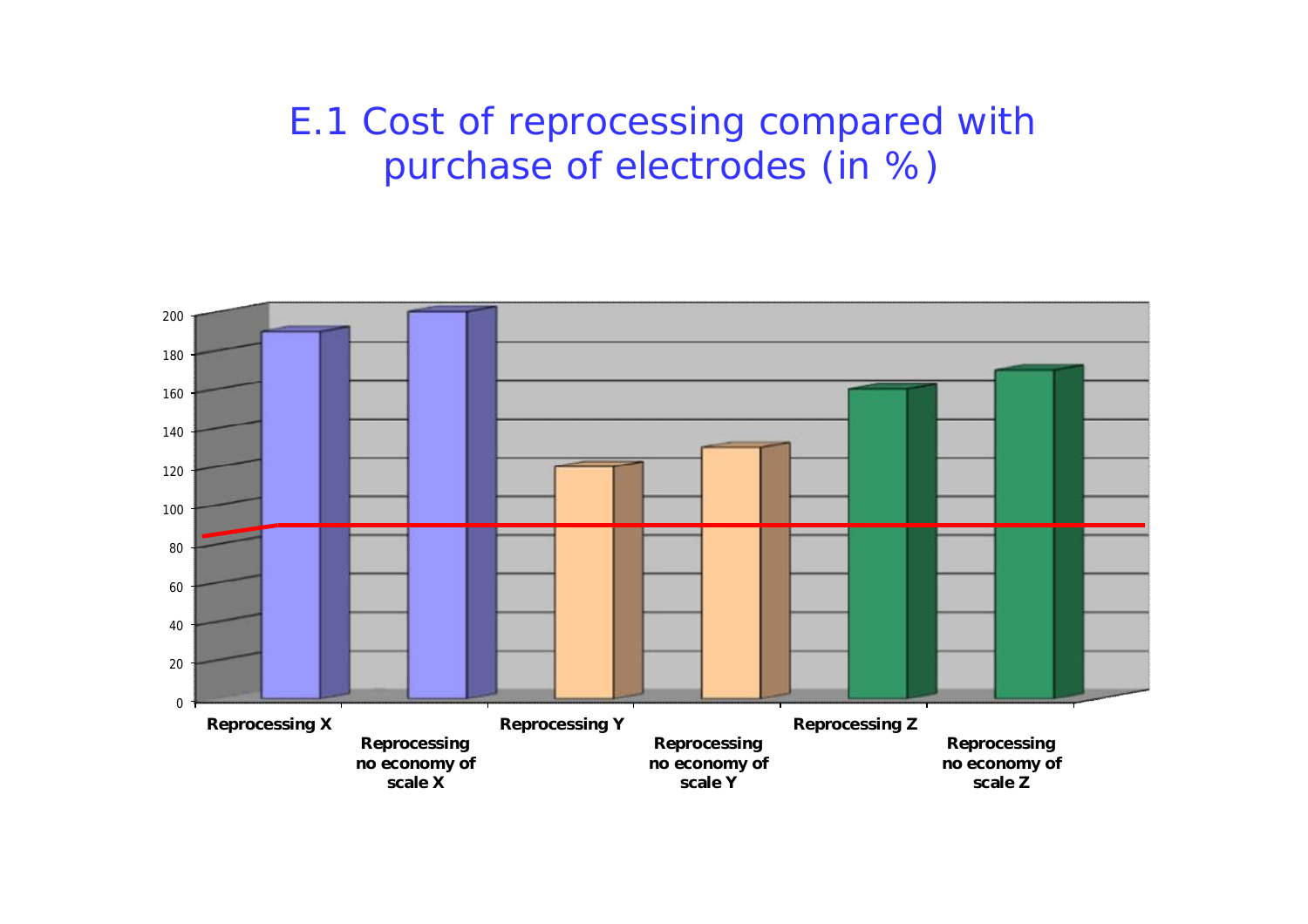#### E.2 Cost of reprocessing incl. risk compared with the purchase of electrodes (in %)